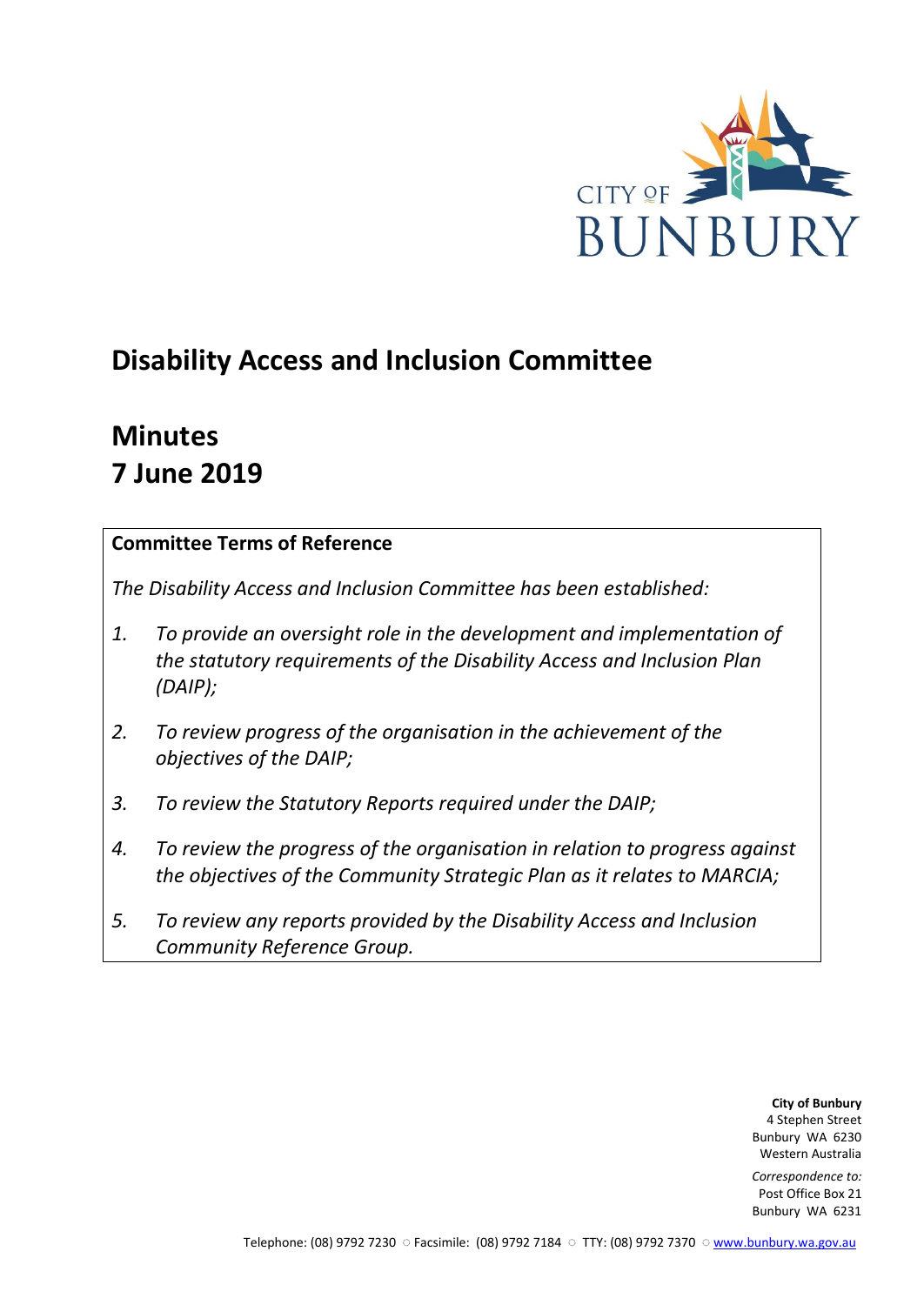#### **Table of Contents**

#### Subject

#### Page No

| 1. |      |                                                                     |  |
|----|------|---------------------------------------------------------------------|--|
| 2. |      |                                                                     |  |
| 3. |      |                                                                     |  |
| 4. |      |                                                                     |  |
|    | 4.1  |                                                                     |  |
|    | 4.2  |                                                                     |  |
| 5. |      |                                                                     |  |
| 6. |      |                                                                     |  |
| 7. |      |                                                                     |  |
| 8. |      |                                                                     |  |
|    | 8.1  |                                                                     |  |
|    | 8.2  |                                                                     |  |
|    | 8.3  |                                                                     |  |
|    |      |                                                                     |  |
| 9. |      |                                                                     |  |
|    |      |                                                                     |  |
|    |      | 10.1 Co-Design Access Panel Expression of Interest Nominees  5      |  |
|    |      |                                                                     |  |
|    | 10.3 | Most Accessible Community in WA (MACWA) Awards 2019  13             |  |
|    |      |                                                                     |  |
|    |      |                                                                     |  |
|    |      |                                                                     |  |
|    |      | 12.1 Response to Previous Questions from Members taken on Notice 19 |  |
|    |      |                                                                     |  |
|    |      |                                                                     |  |
|    |      |                                                                     |  |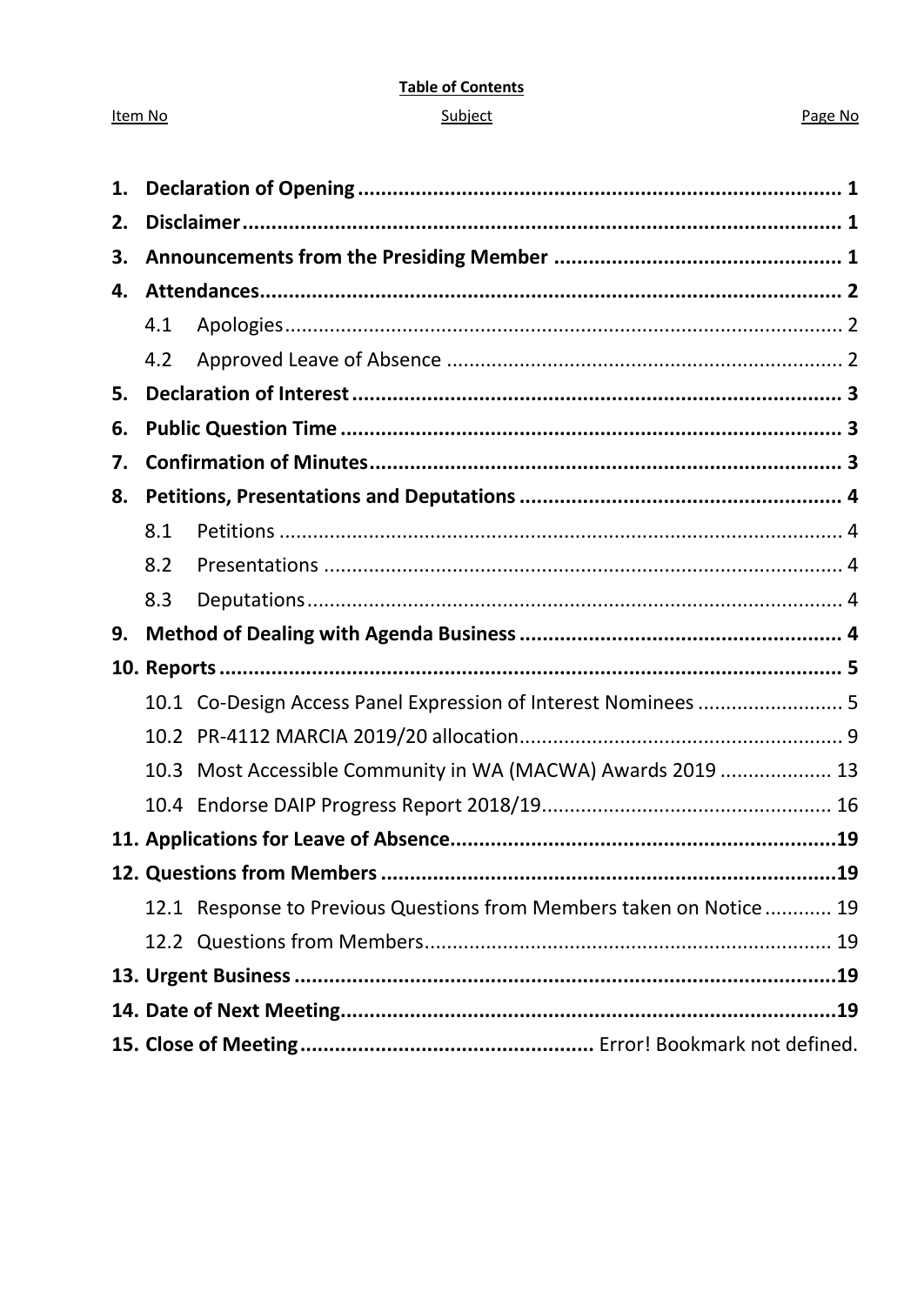

## **Disability Access and Inclusion Committee**

## **Minutes 7 June 2019**

Members of the public to note that recommendations made by this committee are not final and will be subject to adoption (or otherwise) at a future meeting of the Bunbury City Council.

## <span id="page-2-0"></span>**1. Declaration of Opening**

The Presiding member declared the meeting open at 11:03am.

## <span id="page-2-1"></span>**2. Disclaimer**

Not applicable to this committee.

## <span id="page-2-2"></span>**3. Announcements from the Presiding Member**

The Presiding Member noted that the Director Corporate and Community Services would be leaving the City of Bunbury at the end of June 2019 and welcomed James Shepherd who would be the Acting Director Corporate and Community Services once she had left, and who was her proxy for this meeting.

The Presiding Member noted that the Director Corporate and Community Services had been a champion for the Committee since she had started at the City of Bunbury and advised he would contact her on behalf of the Committee to offer his and the Committee's thanks for all she had done.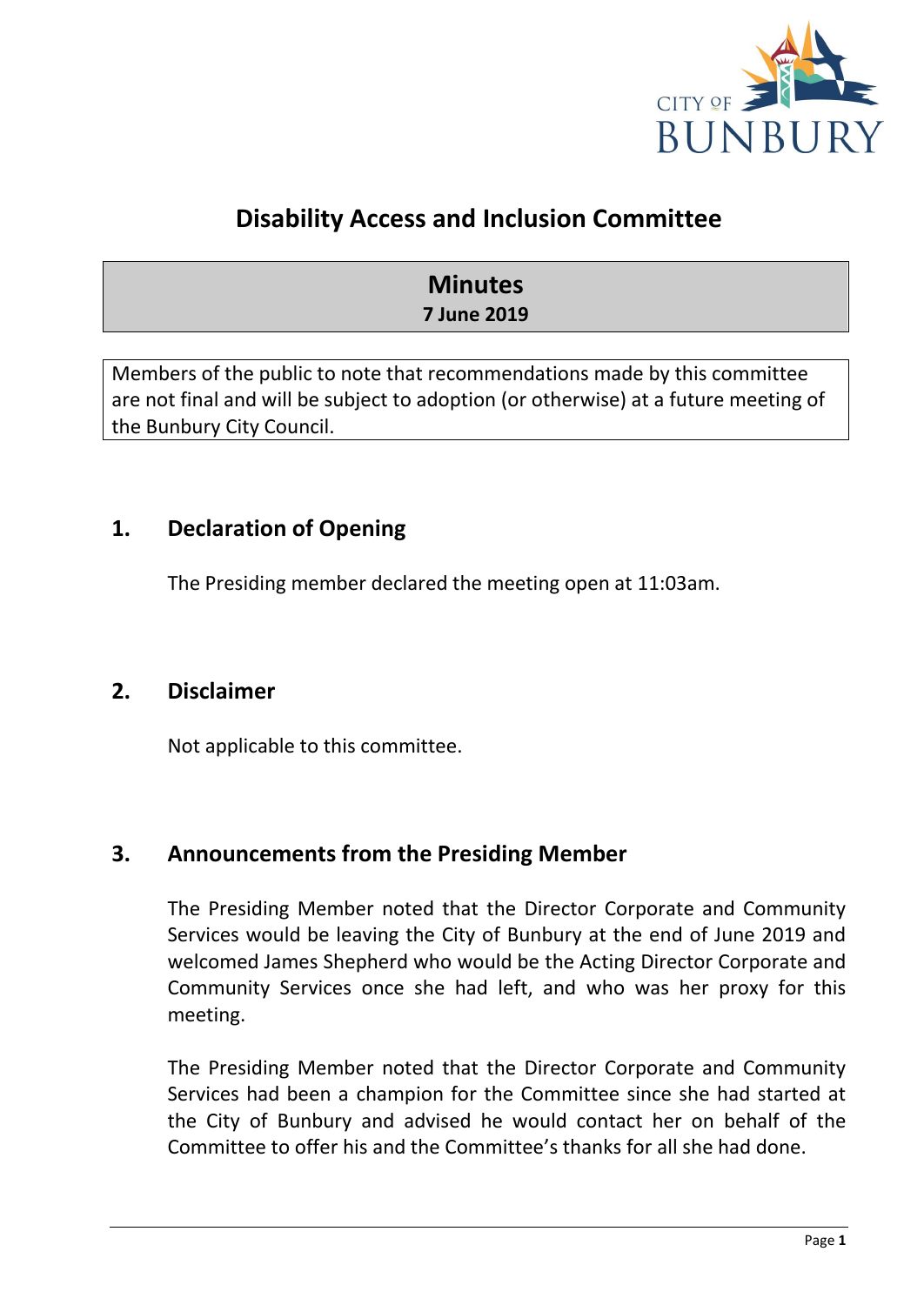## <span id="page-3-0"></span>**4. Attendances**

#### *Committee Members:*

| <b>Member Name</b>  | <b>Representing</b>                 |
|---------------------|-------------------------------------|
| Cr Brendan Kelly    | <b>Councillor Representative</b>    |
| Cr Karen Steele     | <b>Councillor Representative</b>    |
| Paul D'Vorak        | <b>Community Representative</b>     |
| Kathryn Hewitt      | <b>Community Representative</b>     |
| <b>Gavin Harris</b> | <b>Director Works and Services</b>  |
| <b>Gary Barbour</b> | Director Planning and Development   |
| James Shepherd      | <b>Manager Sport and Recreation</b> |

\_\_\_\_\_\_\_\_\_\_\_\_\_\_\_\_\_\_\_\_\_\_\_\_\_\_\_\_\_\_\_\_\_\_\_\_\_\_\_\_\_\_\_\_\_\_\_\_\_\_\_\_\_\_\_\_\_\_\_\_\_\_\_\_\_\_\_\_\_\_\_\_\_\_\_\_\_\_\_\_\_\_\_\_\_\_\_\_\_\_\_\_\_\_\_

#### *Support Staff:*

| <b>Name</b>          | <b>Title</b>                                               |
|----------------------|------------------------------------------------------------|
| <b>Ryan Campbell</b> | Community Partnerships Officer (Disability and<br>Seniors) |
| <b>Kerry Shaw</b>    | <b>Acting Manager People and Place</b>                     |
| Ms Liz Allan         | <b>Executive Research and Project Officer</b>              |

## <span id="page-3-1"></span>**4.1 Apologies**

The Chief Executive Officer, Director Corporate and Community Services and Cr Steck were apologies for the meeting.

Jethro Hepton was absent from the meeting.

## <span id="page-3-2"></span>**4.2 Approved Leave of Absence**

Nil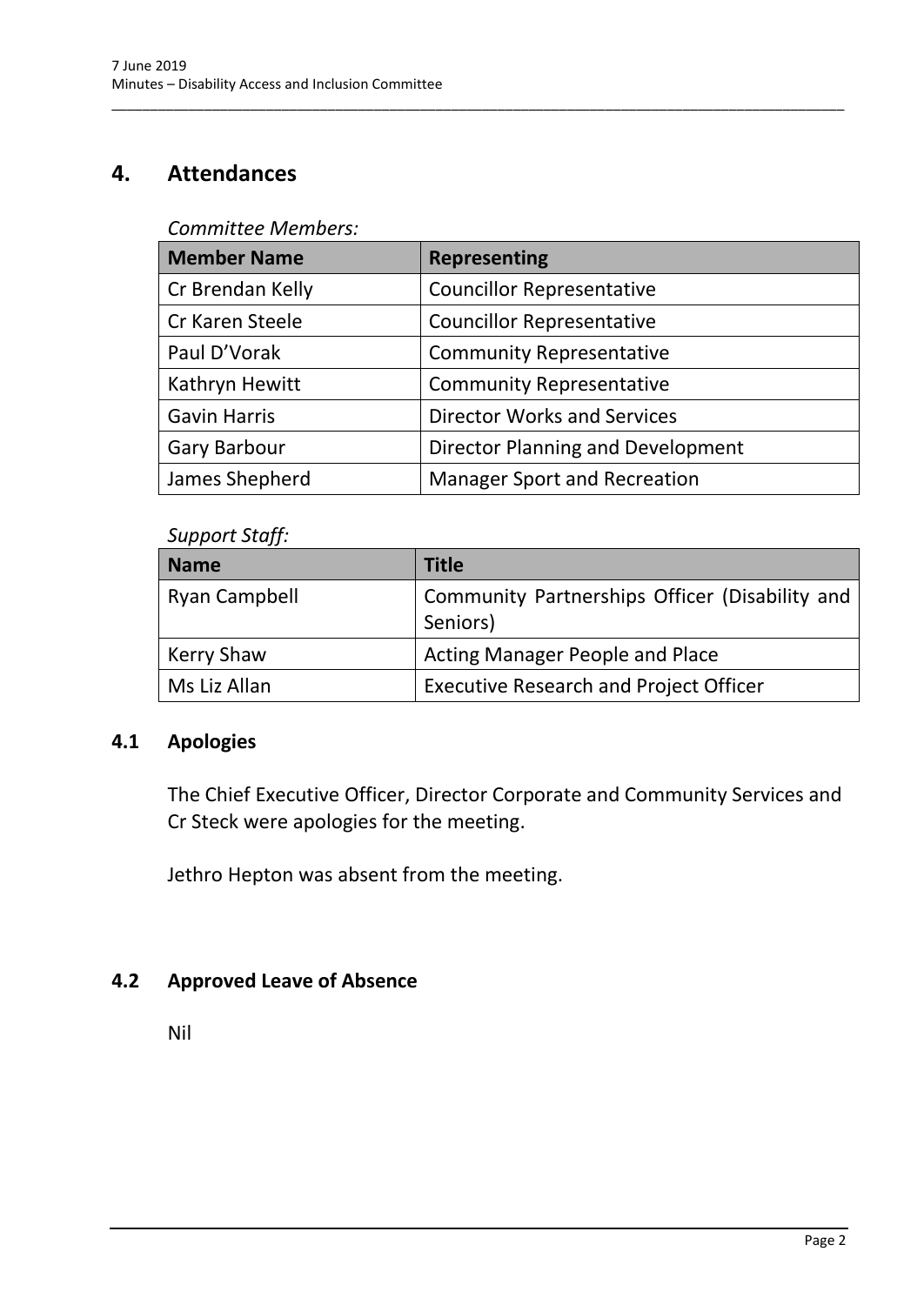## <span id="page-4-0"></span>**5. Declaration of Interest**

Nil

## <span id="page-4-1"></span>**6. Public Question Time**

Nil

## <span id="page-4-2"></span>**7. Confirmation of Minutes**

The Minutes of the meeting of the Disability Access and Inclusion Committee Meeting held 1 March 2019 had been circulated.

\_\_\_\_\_\_\_\_\_\_\_\_\_\_\_\_\_\_\_\_\_\_\_\_\_\_\_\_\_\_\_\_\_\_\_\_\_\_\_\_\_\_\_\_\_\_\_\_\_\_\_\_\_\_\_\_\_\_\_\_\_\_\_\_\_\_\_\_\_\_\_\_\_\_\_\_\_\_\_\_\_\_\_\_\_\_\_\_\_\_\_\_\_\_\_

#### **Recommendation**

That the Minutes of the Disability Access and Inclusion Committee Meeting held 1 March 2019 be confirmed as a true and correct record.

## **Outcome of the Meeting held 7 June 2019**

The recommendation (as printed) was moved Cr Steele, seconded Kathryn Hewitt.

The Presiding Member put the motion to the vote and it was adopted to become the Committee's decision on the matter.

## **Committee Decision**

That the Minutes of the Disability Access and Inclusion Committee Meeting held 1 March 2019 be confirmed as a true and correct record.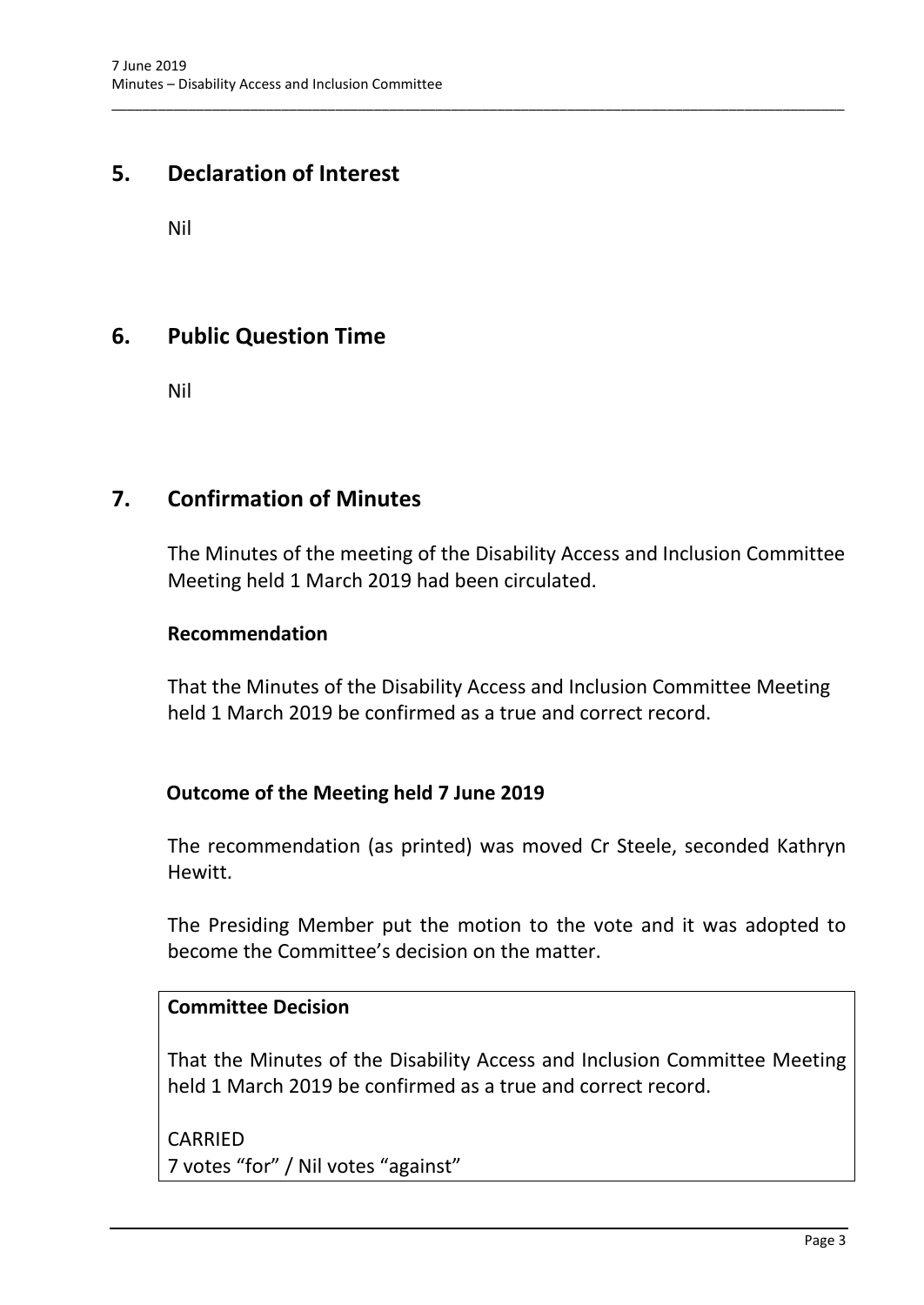## <span id="page-5-0"></span>**8. Petitions, Presentations and Deputations**

\_\_\_\_\_\_\_\_\_\_\_\_\_\_\_\_\_\_\_\_\_\_\_\_\_\_\_\_\_\_\_\_\_\_\_\_\_\_\_\_\_\_\_\_\_\_\_\_\_\_\_\_\_\_\_\_\_\_\_\_\_\_\_\_\_\_\_\_\_\_\_\_\_\_\_\_\_\_\_\_\_\_\_\_\_\_\_\_\_\_\_\_\_\_\_

#### <span id="page-5-1"></span>**8.1 Petitions**

Nil

#### <span id="page-5-2"></span>**8.2 Presentations**

Nil

## <span id="page-5-3"></span>**8.3 Deputations**

Nil

## <span id="page-5-4"></span>**9. Method of Dealing with Agenda Business**

Items are dealt with in the order that they appear.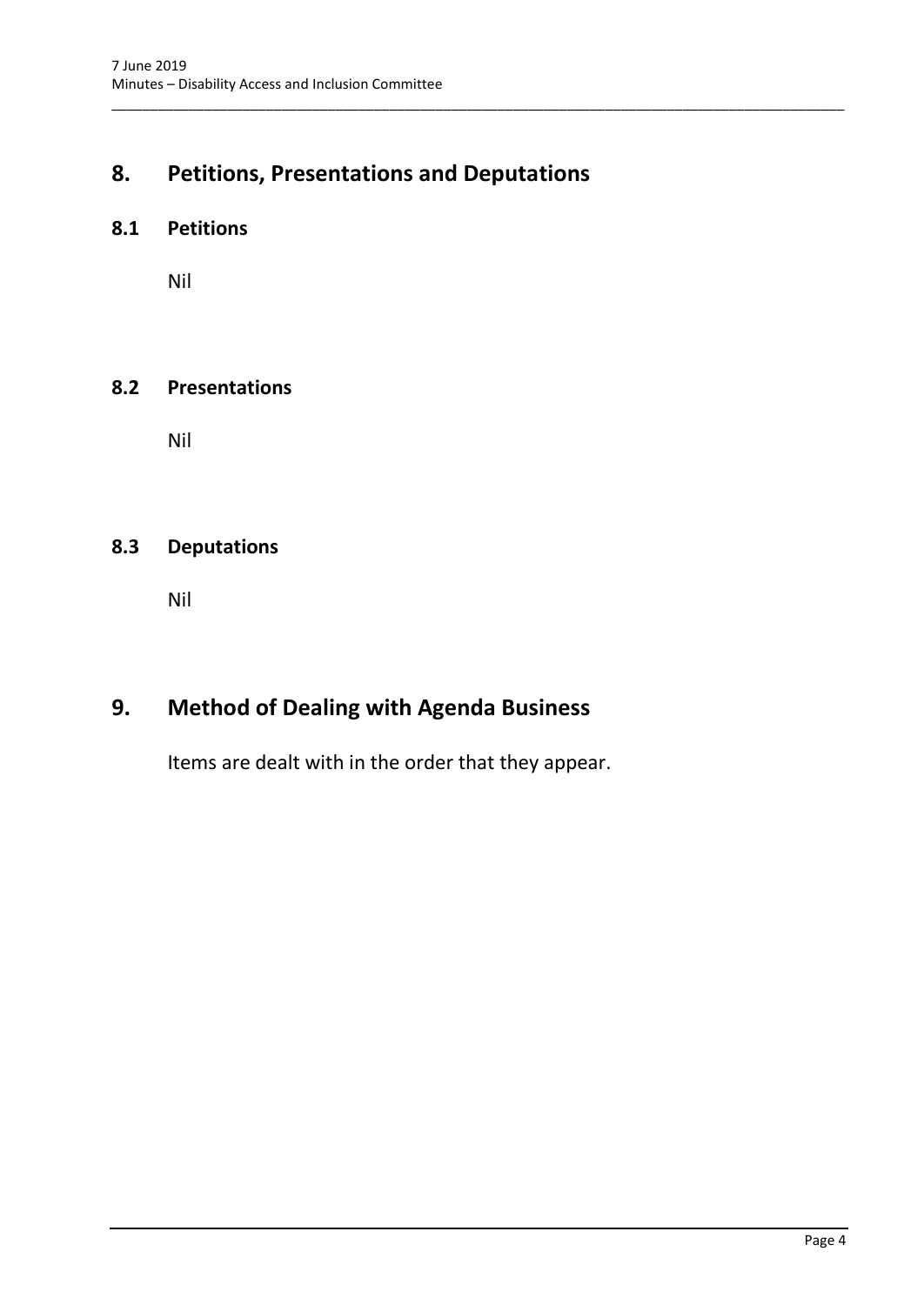## <span id="page-6-0"></span>**10. Reports**

#### <span id="page-6-1"></span>**10.1 Co-Design Access Panel Expression of Interest Nominees**

| <b>Applicant/Proponent:</b> | Internal                                      |
|-----------------------------|-----------------------------------------------|
| <b>Responsible Officer:</b> | Ryan Campbell, Community Partnerships Officer |
| <b>Responsible</b>          | Isabell Evans, Manager People and Place       |
| <b>Manager:</b>             |                                               |
| <b>Executive:</b>           | Stephanie Addison-Brown, Director Corporate & |
|                             | <b>Community Services</b>                     |
| <b>Authority/Discretion</b> | Review<br>Advocacy                            |
|                             | Executive/Strategic<br>Quasi-Judicial         |
|                             | Information<br>Legislative<br>$\boxtimes$     |
|                             | <b>Purposes</b>                               |
| <b>Attachments:</b>         | Nil                                           |

\_\_\_\_\_\_\_\_\_\_\_\_\_\_\_\_\_\_\_\_\_\_\_\_\_\_\_\_\_\_\_\_\_\_\_\_\_\_\_\_\_\_\_\_\_\_\_\_\_\_\_\_\_\_\_\_\_\_\_\_\_\_\_\_\_\_\_\_\_\_\_\_\_\_\_\_\_\_\_\_\_\_\_\_\_\_\_\_\_\_\_\_\_\_\_

#### **Summary**

The City advertised for Expressions of Interests from the community to be part of the Co-Design Access Panel (CoDAP) from 13 May 2019 to 29 May 2019. The City received two (2) applications for the seven (7) vacant positions. It was therefore decided that the Expression of Interest period be extended for three (3) weeks ending 28 June 2019 to provide further opportunity for community members and professionals to submit an application to fill the vacant positions and for a more targeted effort to attract applicants would be implemented.

#### **Executive Recommendation**

That the Disability Access and Inclusion Committee receive the information outlined in this report.

*Voting Requirement: Simple Majority*

#### **Strategic Relevance**

- Theme 1: Our community and culture
- Goal: A safe, healthy and cohesive community, with a rich cultural life, and supportive social environment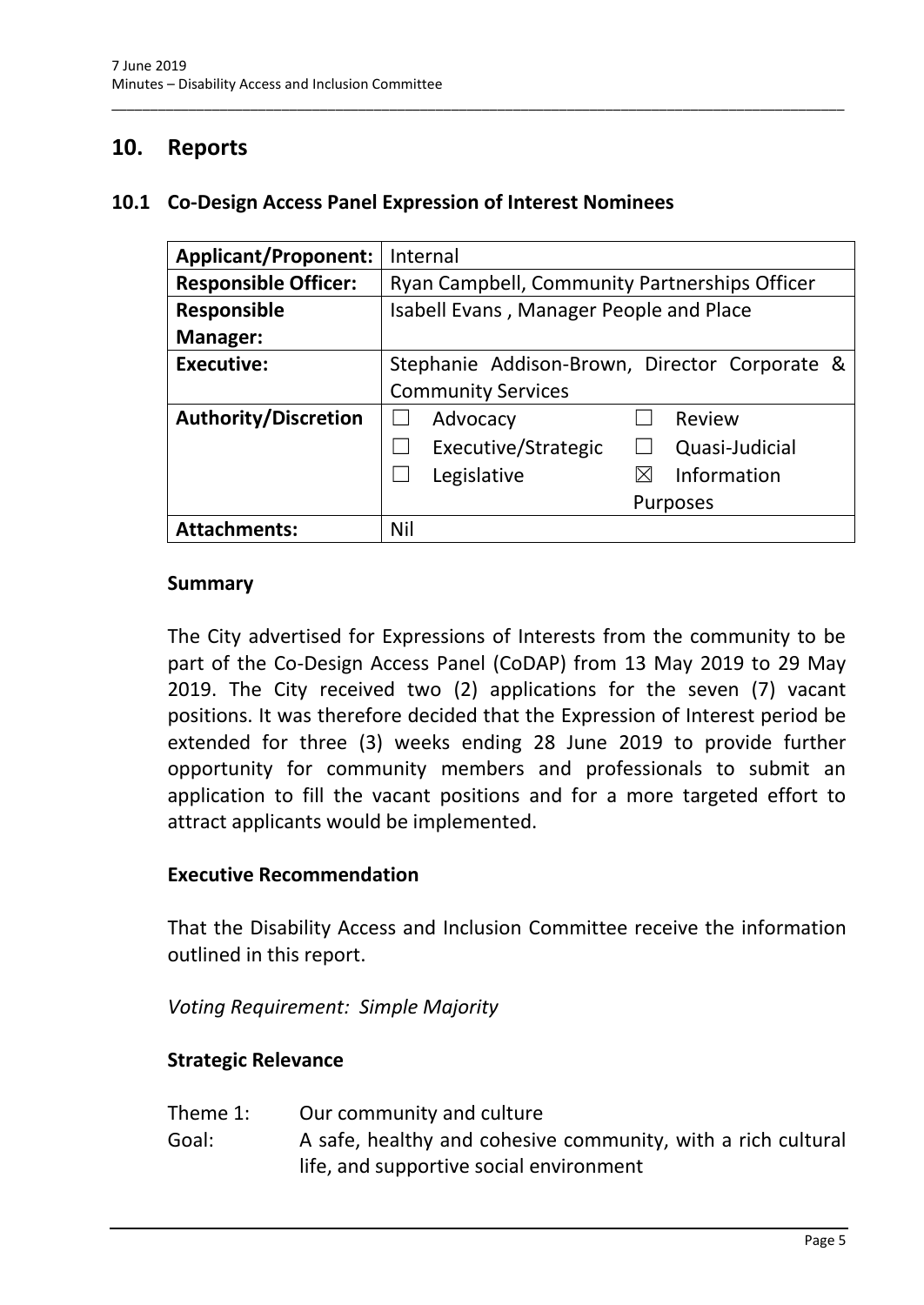## Objective 1.5: Establish Bunbury as the Most Accessible Regional City in Australia by 2020

\_\_\_\_\_\_\_\_\_\_\_\_\_\_\_\_\_\_\_\_\_\_\_\_\_\_\_\_\_\_\_\_\_\_\_\_\_\_\_\_\_\_\_\_\_\_\_\_\_\_\_\_\_\_\_\_\_\_\_\_\_\_\_\_\_\_\_\_\_\_\_\_\_\_\_\_\_\_\_\_\_\_\_\_\_\_\_\_\_\_\_\_\_\_\_

## **Regional Impact Statement**

The CoDAP will influence all City of Bunbury future infrastructure and open space projects from the initial design phase will have a significant impact on provision of facilities and spaces for people with disability, both for residents and visitors alike.

## **Background**

Recommendation 4 of the MARCIA Research Report endorsed by Council in 2018 states that the City of Bunbury promote the use of co-design by involving people with disabilities in the design of its facilities, events and services. A Draft City of Bunbury Co-Design Model has been developed as a way of implementing this recommendation. The Model was endorsed by the Executive Leadership Team (ELT) at their meeting held 4 September 2018.

A Work Procedure for the CoDAP was subsequently developed and endorsed by City Managers at the Managers Meeting held 7 February 2019. The CoDAP Work Procedure was put before the Disability Access and Inclusion Reference Group (DAIRG) at their meeting held 15 February 2019 for their information. The Work Procedure was then presented to the DAIC for noting at the meeting held 1 March 2019. A draft nomination form was then workshopped at the next DAIRG meeting held on 19 April 2019.

On 13 May 2019 the City advertised for Expressions of Interest for community members to be part of the Co-Design Access Panel. The City received two applications for the seven vacant positions.

## **Council Policy Compliance**

The DAIC operates under the Councils Code of Conduct.

The City's commitment to implementing the MARCIA Research Report is outlined in the Access and inclusion Council Policy.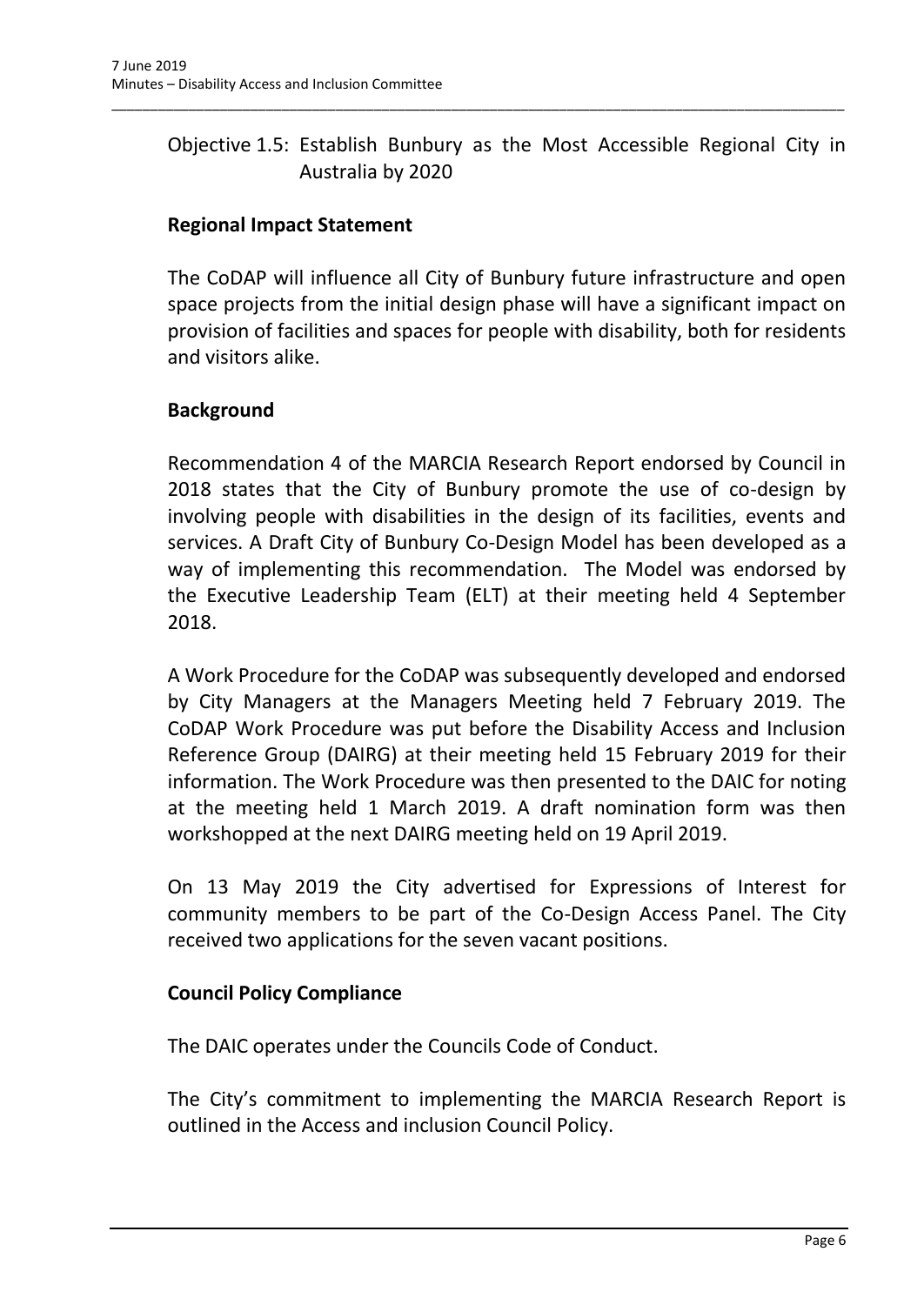## **Legislative Compliance**

*Disability Services Act 1993 (amended 2004) Local Government Act 1995*

#### **Officer Comments**

A variety of panel members with a range of skills, knowledge and experience is crucial to the overall success of the CoDAP. It is therefore imperative to provide further time and resources to attract the diverse range of panel members needed to fill all the vacant positions in order for the panel to be effective.

\_\_\_\_\_\_\_\_\_\_\_\_\_\_\_\_\_\_\_\_\_\_\_\_\_\_\_\_\_\_\_\_\_\_\_\_\_\_\_\_\_\_\_\_\_\_\_\_\_\_\_\_\_\_\_\_\_\_\_\_\_\_\_\_\_\_\_\_\_\_\_\_\_\_\_\_\_\_\_\_\_\_\_\_\_\_\_\_\_\_\_\_\_\_\_

#### **Analysis of Financial and Budget Implications**

The marketing plan to attract applicants includes paid advertisements in the local newspaper and sponsored social media posts which will be funded for using the DAIP operating budget.

#### **Community Consultation**

The Disability Access and Inclusion Reference Group provided valuable input into the design of the Expressions of Interest form and marketing and promotion of the Expression of Interest nomination period.

#### **Councillor/Officer Consultation**

Manager City Facilities Shawn Lombard provided useful suggestions on the design of some of the questions on the Expressions of Interest form and provided strategies on marketing the Expressions of Interest to attract community members.

## **Applicant Consultation**

Nil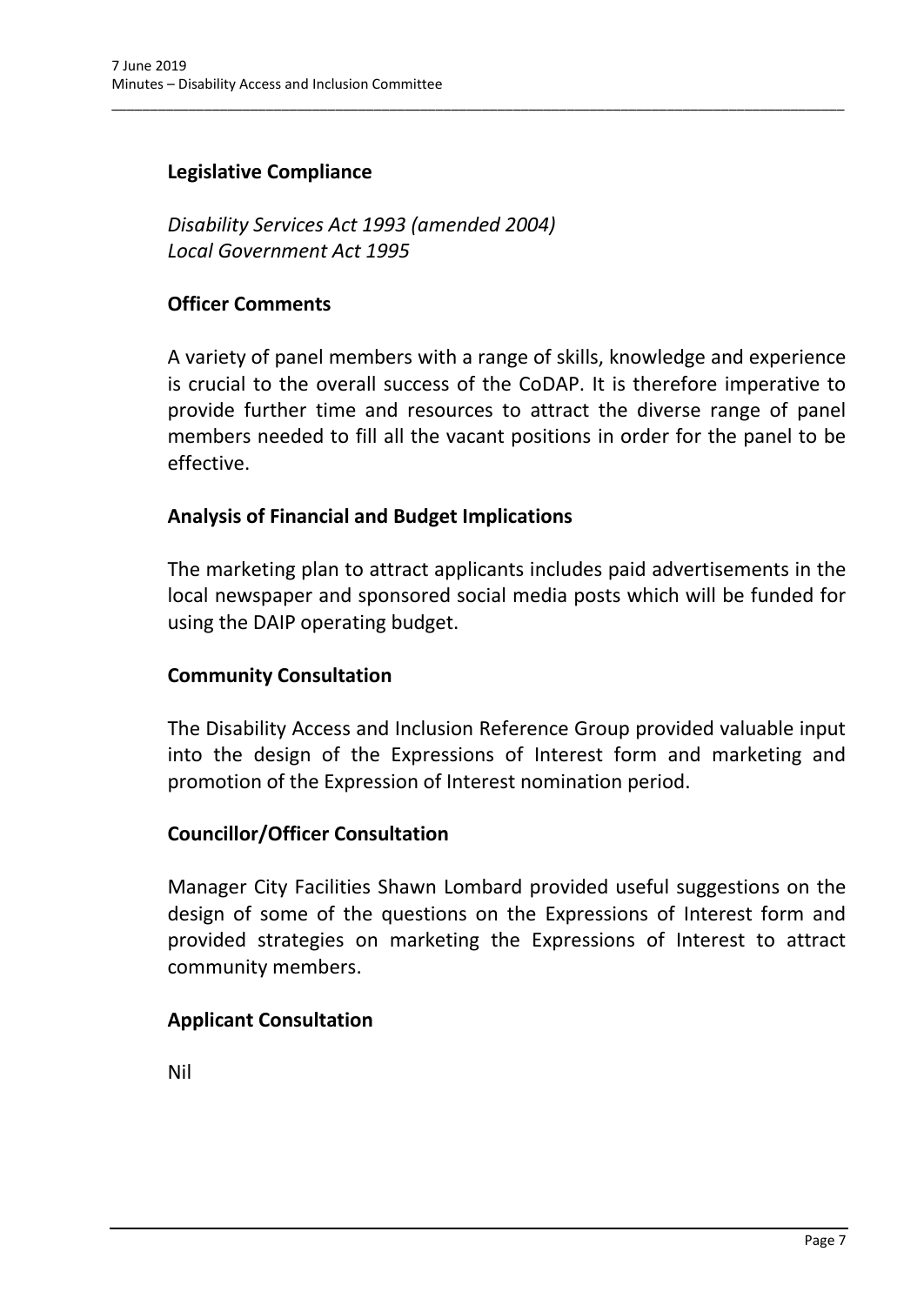## **Timeline: Council Decision Implementation**

Not applicable.

#### **Outcome of the Meeting held 7 June 2019**

The recommendation (as printed) was moved Paul D'Vorak, seconded Cr Steele.

\_\_\_\_\_\_\_\_\_\_\_\_\_\_\_\_\_\_\_\_\_\_\_\_\_\_\_\_\_\_\_\_\_\_\_\_\_\_\_\_\_\_\_\_\_\_\_\_\_\_\_\_\_\_\_\_\_\_\_\_\_\_\_\_\_\_\_\_\_\_\_\_\_\_\_\_\_\_\_\_\_\_\_\_\_\_\_\_\_\_\_\_\_\_\_

The Presiding Member put the motion to the vote and it was adopted to become the Committee's decision on the matter.

#### **Committee Decision**

That the Disability Access and Inclusion Committee receive the information outlined in this report.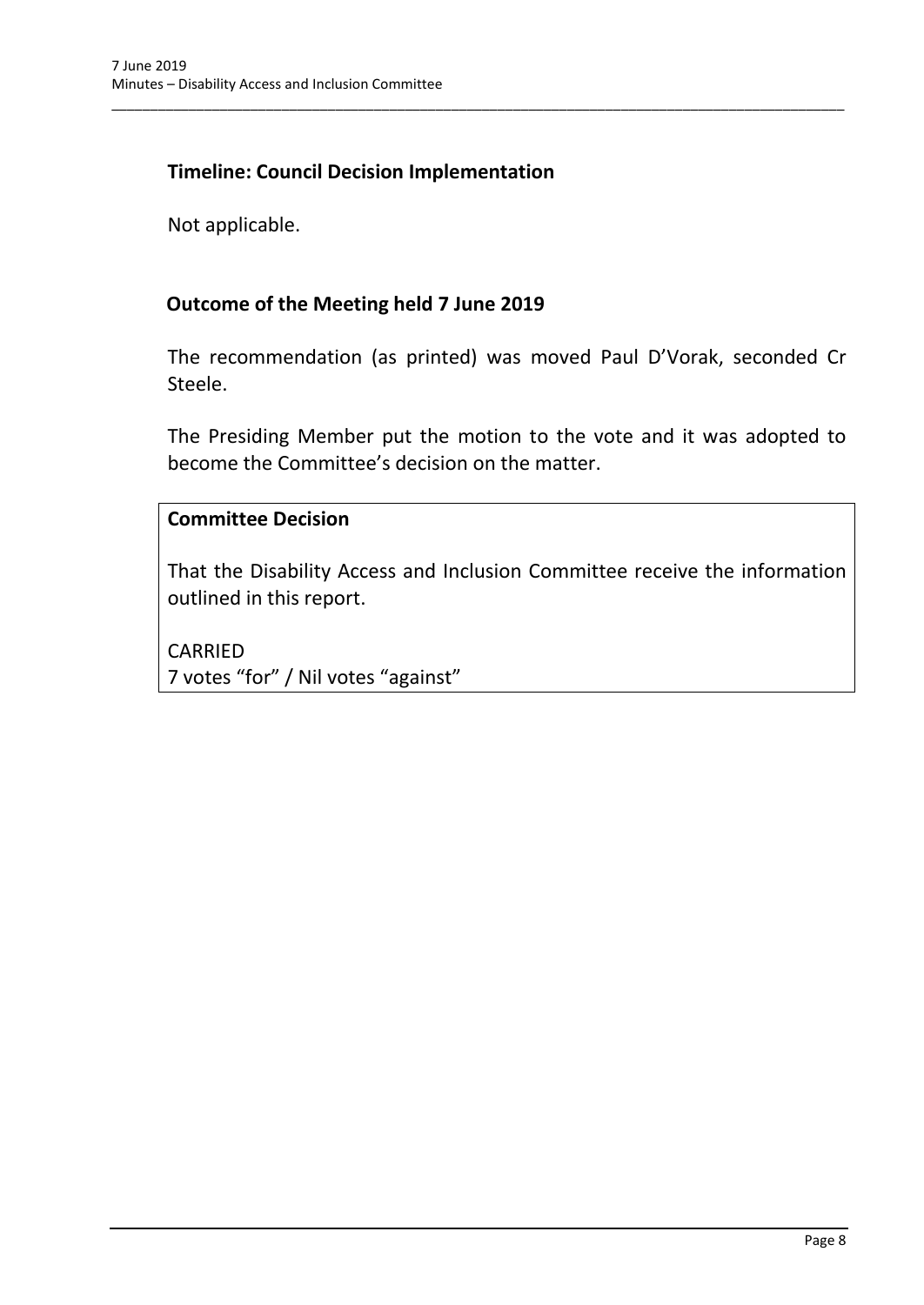## <span id="page-10-0"></span>**10.2 PR-4112 MARCIA 2019/20 allocation**

| <b>Applicant/Proponent:</b>                                | Internal                                      |
|------------------------------------------------------------|-----------------------------------------------|
| <b>Responsible Officer:</b>                                | Ryan Campbell, Community Partnerships Officer |
| <b>Responsible</b>                                         | Isabell Evans, Manager People and Place       |
| <b>Manager:</b>                                            |                                               |
| <b>Executive:</b>                                          | Stephanie Addison-Brown, Director Corporate & |
|                                                            | <b>Community Services</b>                     |
| <b>Authority/Discretion</b>                                | Advocacy<br>Review                            |
|                                                            | Executive/Strategic<br>Quasi-Judicial         |
|                                                            | Information<br>Legislative<br>$\bowtie$       |
|                                                            | <b>Purposes</b>                               |
| Appendix 1: Access Audit Priorities<br><b>Attachments:</b> |                                               |

\_\_\_\_\_\_\_\_\_\_\_\_\_\_\_\_\_\_\_\_\_\_\_\_\_\_\_\_\_\_\_\_\_\_\_\_\_\_\_\_\_\_\_\_\_\_\_\_\_\_\_\_\_\_\_\_\_\_\_\_\_\_\_\_\_\_\_\_\_\_\_\_\_\_\_\_\_\_\_\_\_\_\_\_\_\_\_\_\_\_\_\_\_\_\_

#### **Summary**

DAIRG members used the access audit matrix to score projects and determine priorities (**attached** at Appendix 1). The Stirling Street boat ramp project came in under several other access audit priorities at 8.7. The instalment of a unisex accessible toilet (UAT) and other improvements to access ways at the BRAG came out on top at 9.3. It was therefore determined that the 2019/20 MARCIA funds will be spent on the instalment of a UAT at BRAG and other improvements to access ways into the entry of the building.

#### **Executive Recommendation**

That the Disability Access and Inclusion Committee note the information provided in this report.

*Voting Requirement: Simple Majority* 

## **Strategic Relevance**

- Theme 1: Our community and culture
- Goal: A safe, healthy and cohesive community, with a rich cultural life, and supportive social environment
- Objective 1.5: Establish Bunbury as the Most Accessible Regional City in Australia by 2020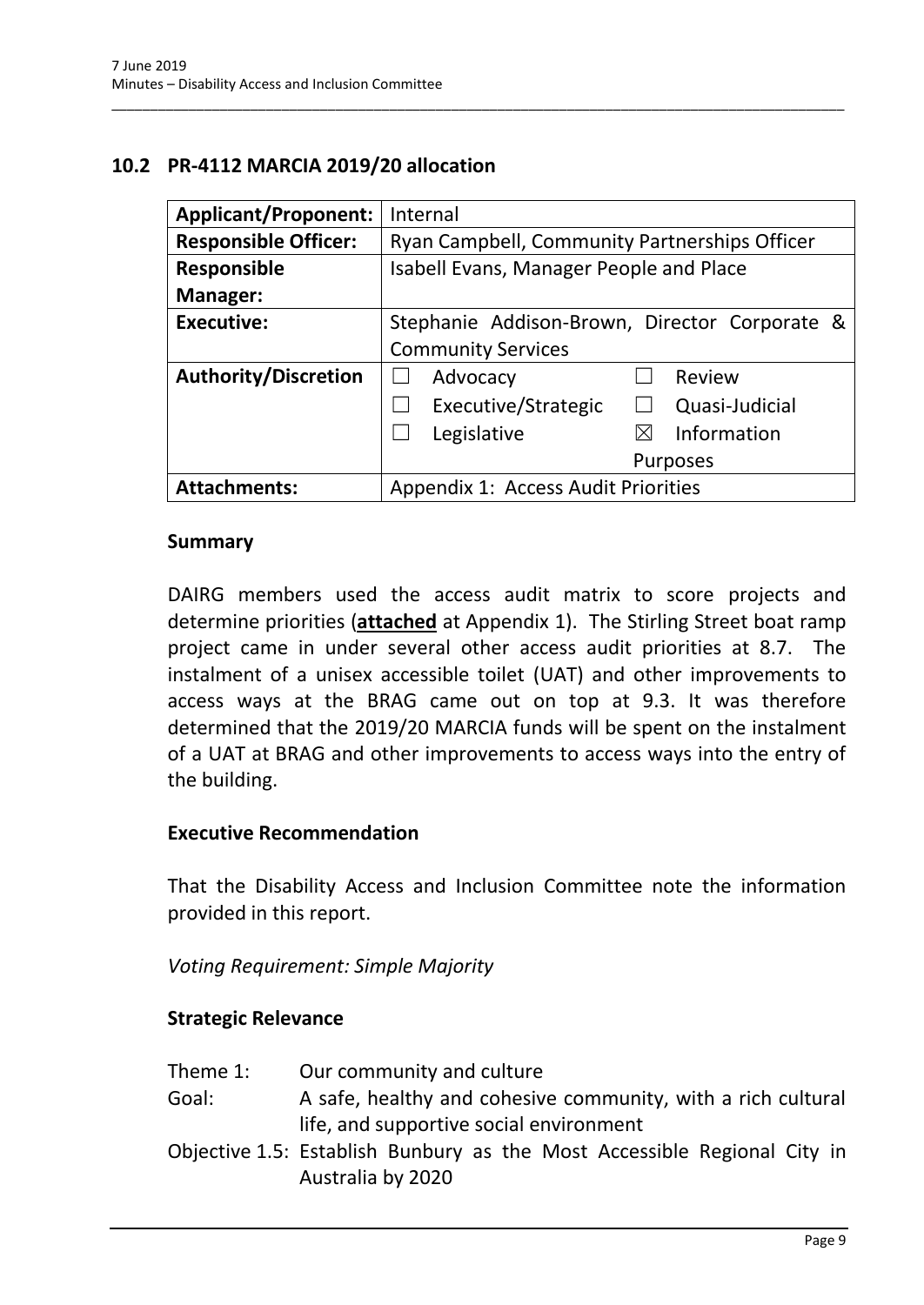## **Regional Impact Statement**

The BRAG is an iconic building and significant tourist attraction in Bunbury and having a unisex accessible toilet and accessible pathways and entry is essential to ensuring that residents and visitors with a disability are able to access this facility.

\_\_\_\_\_\_\_\_\_\_\_\_\_\_\_\_\_\_\_\_\_\_\_\_\_\_\_\_\_\_\_\_\_\_\_\_\_\_\_\_\_\_\_\_\_\_\_\_\_\_\_\_\_\_\_\_\_\_\_\_\_\_\_\_\_\_\_\_\_\_\_\_\_\_\_\_\_\_\_\_\_\_\_\_\_\_\_\_\_\_\_\_\_\_\_

## **Background**

At the DAIRG meeting held 15 June 2018 Paul D'Vorak put forth a proposal to have the Stirling Street boat ramp converted into an accessible fishing spot. This was supported through receipt of support letters from local disability service providers such as Activ Inc. and Enable South West. A work scope, which included renovating the existing ablutions to be accessible and safety railing to the concrete platform, was provided to Manager Engineering and Civil Operations.

Initial plans for the safety railing have been designed in consultation with Paul D'Vorak and the Access and Inclusion Officer and a Request for Quote is now being sought for the railing. Funds for the railing have been allocated from the 18/19 DAIP budget and works will commence before the end of the financial year.

Initial plans for the upgrade to the existing ablutions at the Stirling Street boat ramp have been provided by Manager City Facilities with an estimated cost of \$70K. It was proposed that the 19/20 MARCIA funds be allocated for the upgrade to the ablutions.

Given the MARCIA funds are designed to implement recommendations arising from access audits all new proposals or projects must be measured against the access audit priorities. At the DAIRG meeting held 19 April 2019 members were instructed to use the access audit matrix to score the proposed Stirling Street accessible fishing project. The final score was 8.7 which came below several other access audit priorities. The instalment of a unisex accessible toilet and other improvements to access ways at the BRAG came out on top at 9.3. It was therefore settled that the 2019/20 MARCIA funds be spent on the instalment of a unisex accessible toilet at BRAG and other improvements to access ways into the entry of the building.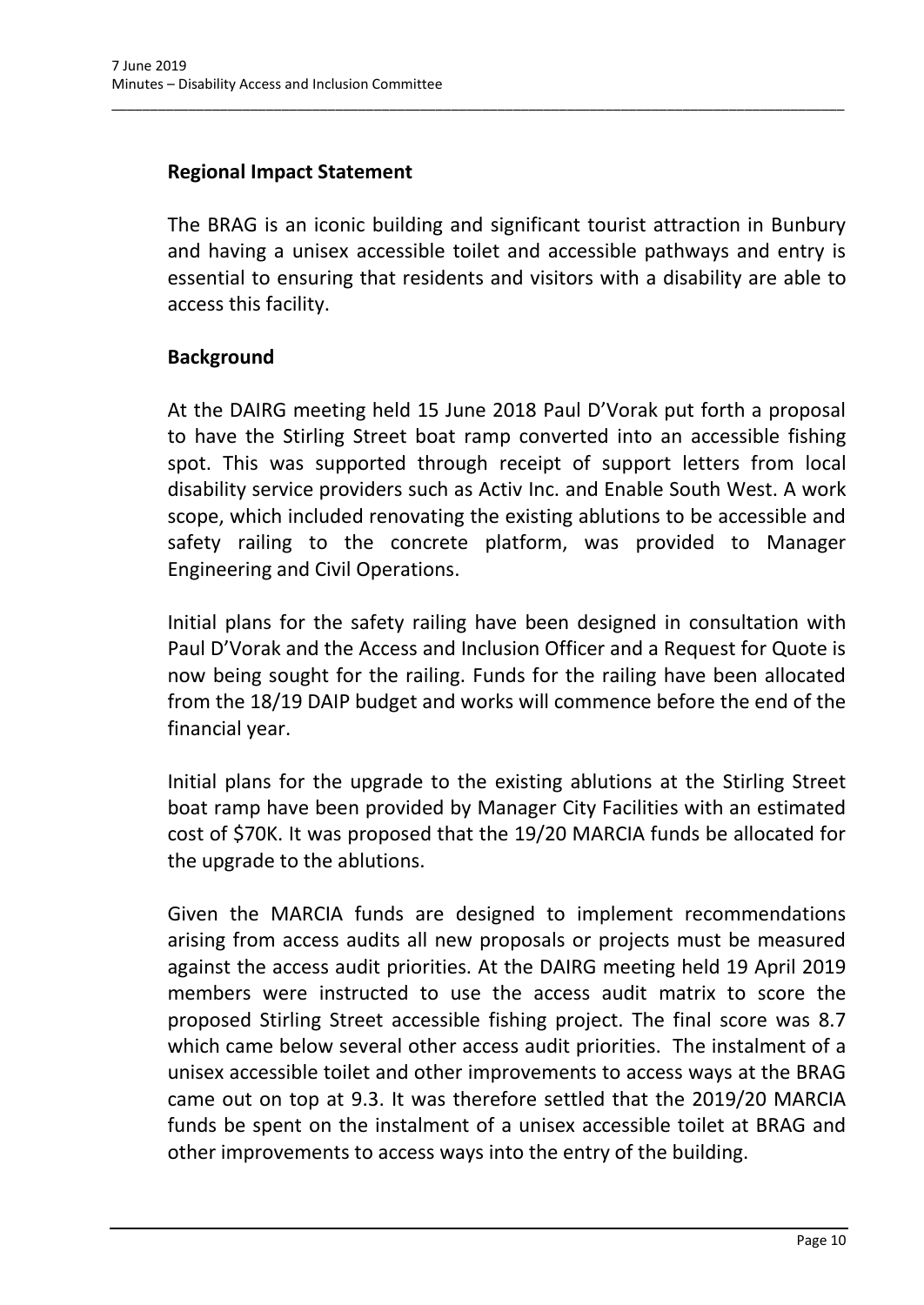## **Council Policy Compliance**

The DAIC operates under the Councils Code of Conduct.

The City's DAIP commitments are outlined in the Access and inclusion Council Policy.

\_\_\_\_\_\_\_\_\_\_\_\_\_\_\_\_\_\_\_\_\_\_\_\_\_\_\_\_\_\_\_\_\_\_\_\_\_\_\_\_\_\_\_\_\_\_\_\_\_\_\_\_\_\_\_\_\_\_\_\_\_\_\_\_\_\_\_\_\_\_\_\_\_\_\_\_\_\_\_\_\_\_\_\_\_\_\_\_\_\_\_\_\_\_\_

#### **Legislative Compliance**

*Disability Services Act 1993 (amended 2004) Local Government Act 1995*

#### **Officer Comments**

The proposed Stirling Street Accessible Fishing project was prioritised against the access audit priorities by Disability Access and Inclusion Reference Group (DAIRG) members however this came in below the instalment of a unisex accessible toilet and other improvements to access ways at the BRAG. The installation of a unisex accessible toilet at BRAG along with improvements to the entry and access ways is the top priority from the matrix assessment undertaken by the DAIRG. This is especially true given that the BRAG receives a high level of foot traffic from the public. It is important that any funds set aside for access and inclusion are spent in a careful and considered way to ensure that the most important projects have priority.

#### **Analysis of Financial and Budget Implications**

The 2019/20 MARCIA funds will be allocated to the BRAG unisex accessible toilet and improvements to the accessway to the building entry.

#### **Community Consultation**

The DAIRG were consulted on the prioritisation for the MARCIA funds and considered the proposed Stirling Street Accessible Fishing project against the access audit priorities.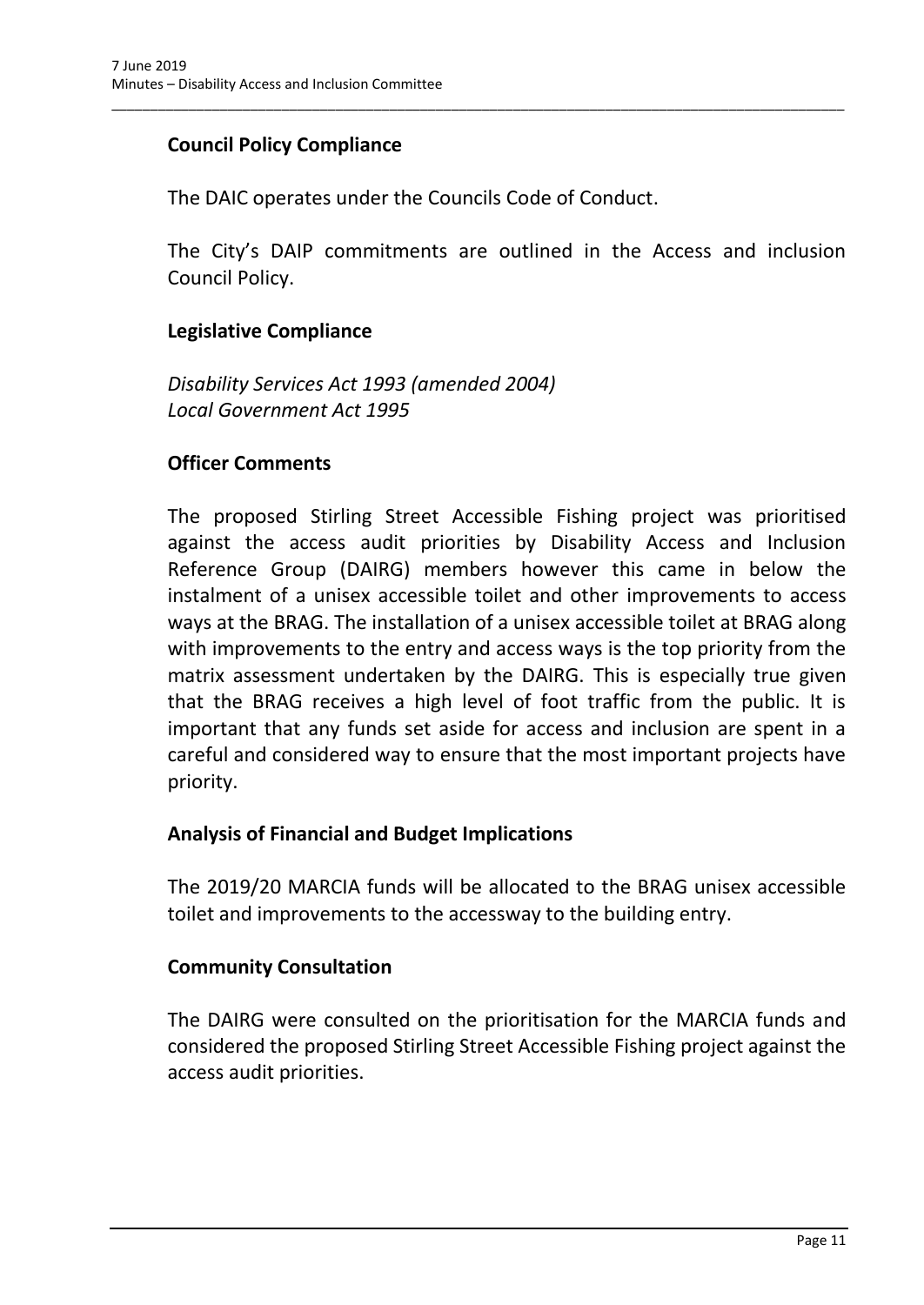## **Councillor/Officer Consultation**

The Community Partnerships Officer (Disability and Seniors) and Senior Community Partnerships Officer discussed the MARCIA 2019/20 funds and access audit prioritisation with the Director Works and Services and Manager City Facilities.

\_\_\_\_\_\_\_\_\_\_\_\_\_\_\_\_\_\_\_\_\_\_\_\_\_\_\_\_\_\_\_\_\_\_\_\_\_\_\_\_\_\_\_\_\_\_\_\_\_\_\_\_\_\_\_\_\_\_\_\_\_\_\_\_\_\_\_\_\_\_\_\_\_\_\_\_\_\_\_\_\_\_\_\_\_\_\_\_\_\_\_\_\_\_\_

#### **Applicant Consultation**

Nil

#### **Timeline: Council Decision Implementation**

Not applicable

## **Outcome of the Meeting held 7 June 2019**

The recommendation (as printed) was moved Kathryn Hewitt, seconded Cr Kelly.

The Presiding Member put the motion to the vote and it was adopted to become the Committee's decision on the matter.

#### **Committee Decision**

That the Disability Access and Inclusion Committee note the information provided in this report.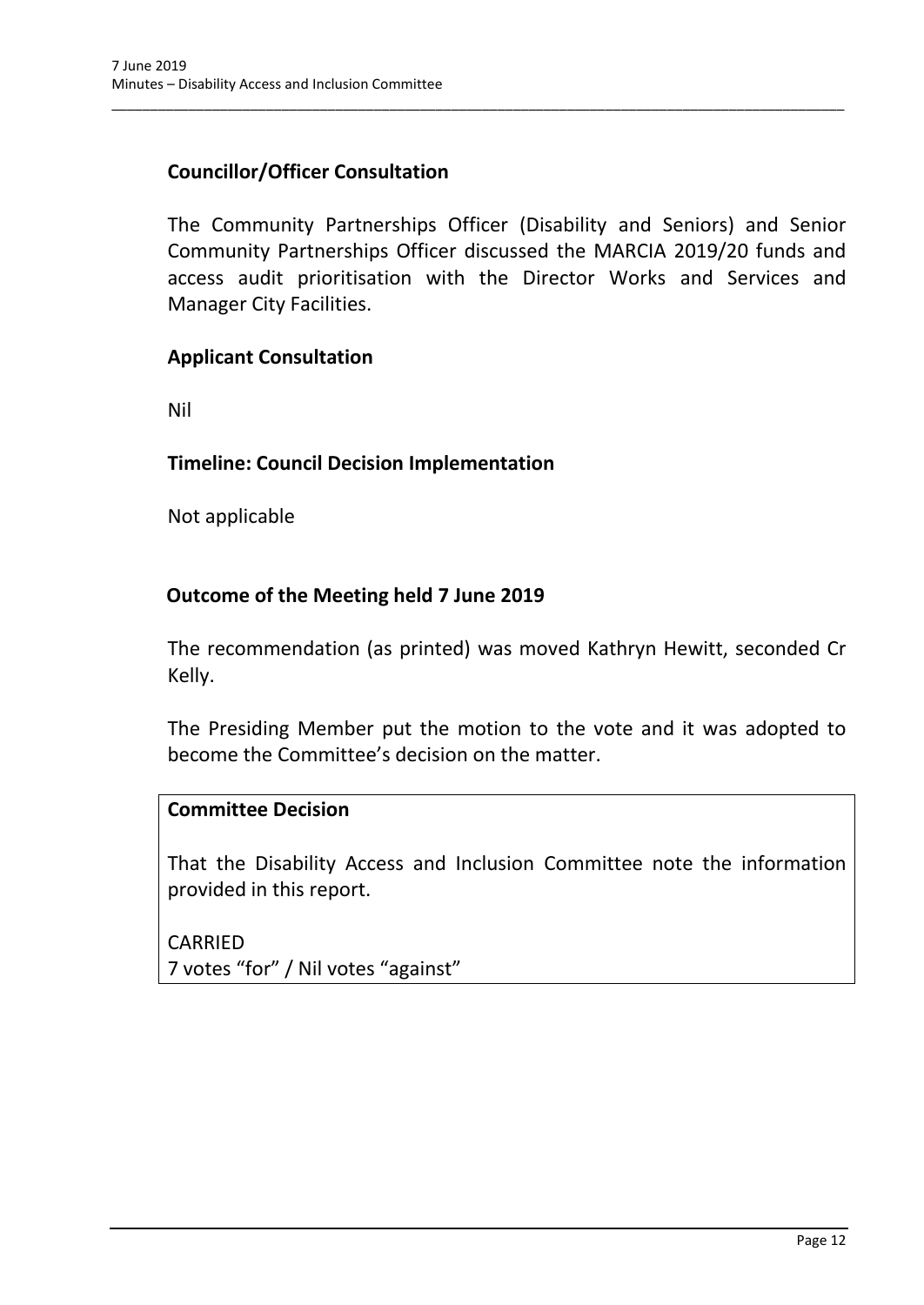## <span id="page-14-0"></span>**10.3 Most Accessible Community in WA (MACWA) Awards 2019**

\_\_\_\_\_\_\_\_\_\_\_\_\_\_\_\_\_\_\_\_\_\_\_\_\_\_\_\_\_\_\_\_\_\_\_\_\_\_\_\_\_\_\_\_\_\_\_\_\_\_\_\_\_\_\_\_\_\_\_\_\_\_\_\_\_\_\_\_\_\_\_\_\_\_\_\_\_\_\_\_\_\_\_\_\_\_\_\_\_\_\_\_\_\_\_

| <b>File Ref:</b>            |                                               |
|-----------------------------|-----------------------------------------------|
| <b>Applicant/Proponent:</b> | Internal                                      |
| <b>Responsible Officer:</b> | Ryan Campbell, Community Partnerships Officer |
| <b>Responsible</b>          | Kerry Shaw, Acting Manager People and Place   |
| <b>Manager:</b>             |                                               |
| <b>Executive:</b>           | Stephanie Addison-Brown, Director Corporate & |
|                             | <b>Community Services</b>                     |
| <b>Authority/Discretion</b> | Review<br>Advocacy                            |
|                             | Executive/Strategic<br>Quasi-Judicial         |
|                             | Information<br>Legislative<br>$\boxtimes$     |
|                             | <b>Purposes</b>                               |
| <b>Attachments:</b>         | Appendix 2: MACWA Award Nomination            |

#### **Summary**

Following the success of the inaugural Most Accessible Community in WA awards held in 2018, the Regional Capitals Alliance WA are now seeking nominations for the 2019 MACWA Awards. Given the City of Bunbury's efforts towards the introduction of the awards and its progress since the last awards, the City intends to submit an application under the Regional City category.

#### **Executive Recommendation**

That the Disability Access and Inclusion Committee note the information provided in this report.

*Voting Requirement: Simple Majority* 

#### **Strategic Relevance**

- Goal: A safe, healthy and cohesive community, with a rich cultural life, and supportive social environment
- Objective 1.5: Establish Bunbury as the Most Accessible Regional City in Australia by 2020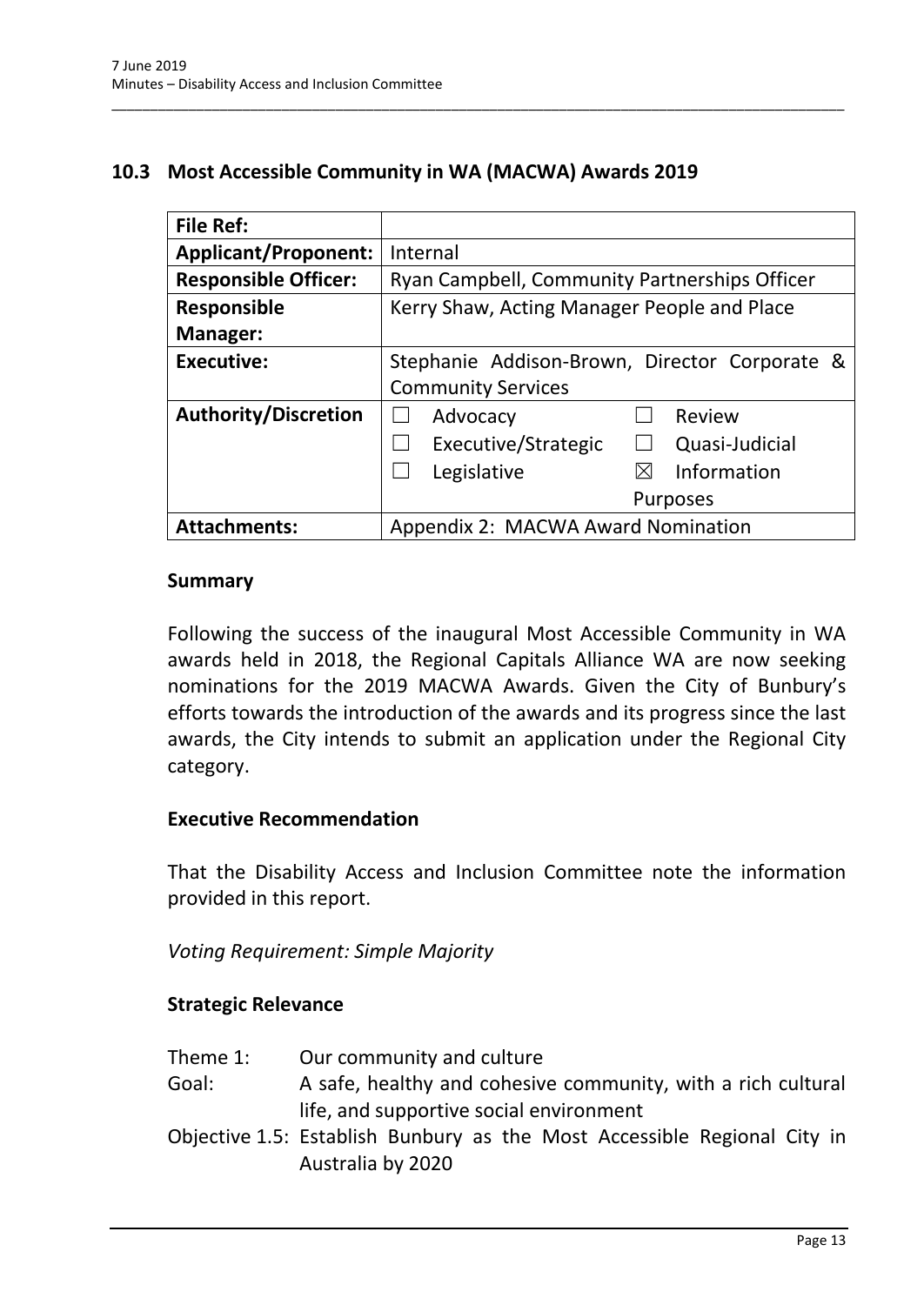## **Regional Impact Statement**

The MACWA awards offer an opportunity to be recognised across the State for achieving excellence in access and inclusion. If the City of Bunbury is recognised this will promote Bunbury as a desirable place to live and visit especially for those families and individuals with access requirements.

\_\_\_\_\_\_\_\_\_\_\_\_\_\_\_\_\_\_\_\_\_\_\_\_\_\_\_\_\_\_\_\_\_\_\_\_\_\_\_\_\_\_\_\_\_\_\_\_\_\_\_\_\_\_\_\_\_\_\_\_\_\_\_\_\_\_\_\_\_\_\_\_\_\_\_\_\_\_\_\_\_\_\_\_\_\_\_\_\_\_\_\_\_\_\_

## **Background**

2018 brought the initial roll out of the MACWA Awards with 11 nominations across the three (3) different categories being received from Local Governments across Western Australia. The awards which were initiated by the City of Bunbury in 2016, were a great achievement for the (then) Community Access Committee who championed the idea as far back as 2014.

The awards ceremony was held at the WALGA AGM at the Crown in Perth, presented by Paul Rosair on behalf the Regional Capitals Alliance WA. The City of Bunbury unfortunately did not take out an award with City of Geraldton taking the Regional City title.

## **Council Policy Compliance**

There is no Council Policy applicable to this report

## **Legislative Compliance**

*Disability Services Act 1993 (amended 2004) Local Government Act 1995*

## **Officer Comments**

The development of the MACWA awards in conjunction with the Regional Capitals Alliance WA has been a great achievement in itself by the City of Bunbury and Disability Access and Inclusion Committee. The City has come a long way with access and inclusion and has some significant initiatives worthy of celebration and recognition.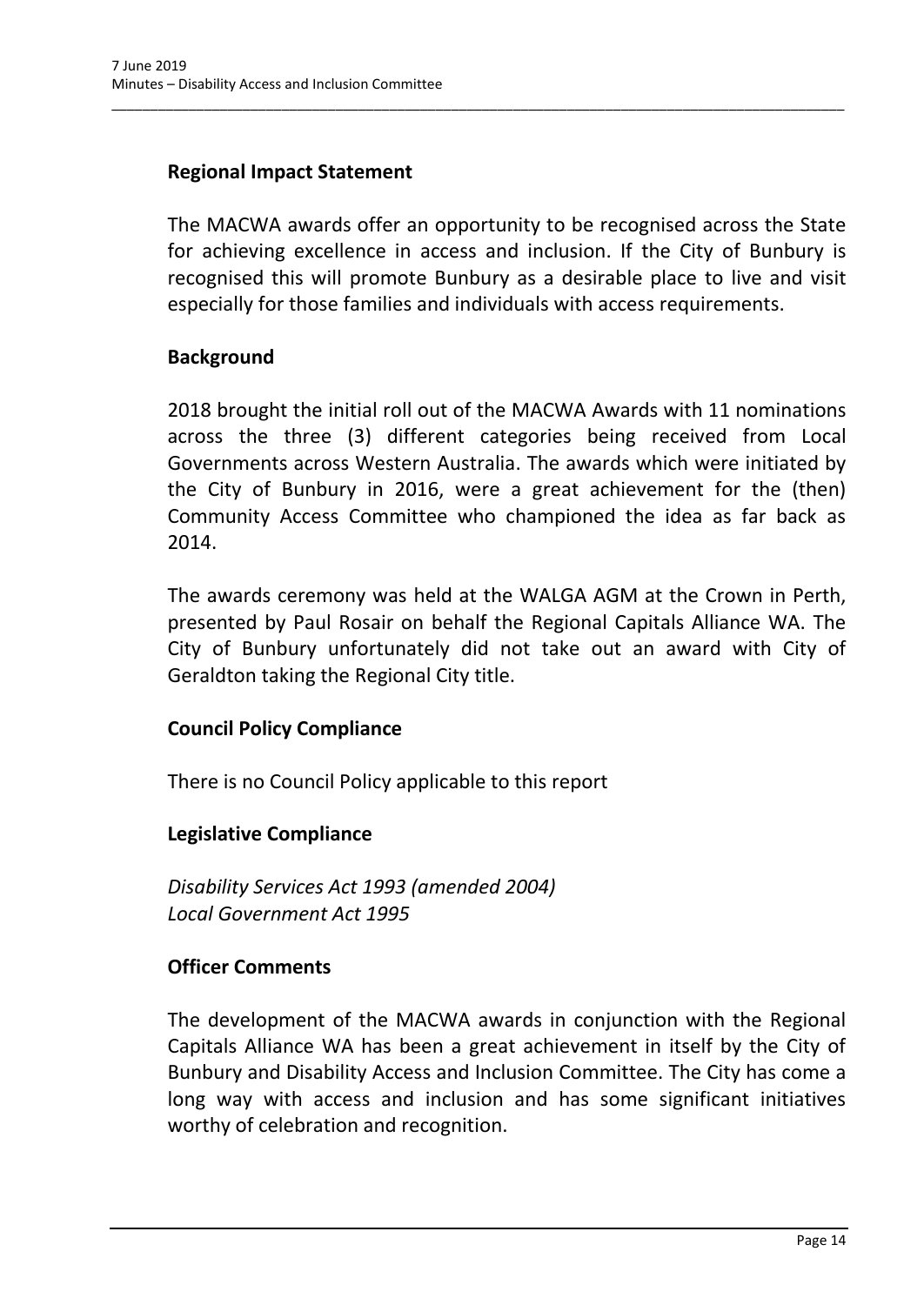## **Analysis of Financial and Budget Implications**

There are no financial implications associated with this report.

\_\_\_\_\_\_\_\_\_\_\_\_\_\_\_\_\_\_\_\_\_\_\_\_\_\_\_\_\_\_\_\_\_\_\_\_\_\_\_\_\_\_\_\_\_\_\_\_\_\_\_\_\_\_\_\_\_\_\_\_\_\_\_\_\_\_\_\_\_\_\_\_\_\_\_\_\_\_\_\_\_\_\_\_\_\_\_\_\_\_\_\_\_\_\_

## **Community Consultation**

The MACWA Award nomination was put before the Disability Access and Inclusion Reference Group to gather ideas to include in the nomination.

#### **Councillor/Officer Consultation**

N/A

## **Applicant Consultation**

N/A

## **Timeline: Council Decision Implementation**

Not applicable.

## **Outcome of the Meeting held 7 June 2019**

The recommendation (as printed) was moved Cr Steele, seconded Paul D'Vorak.

The Presiding Member put the motion to the vote and it was adopted to become the Committee's decision on the matter.

#### **Committee Decision**

That the Disability Access and Inclusion Committee note the information provided in this report.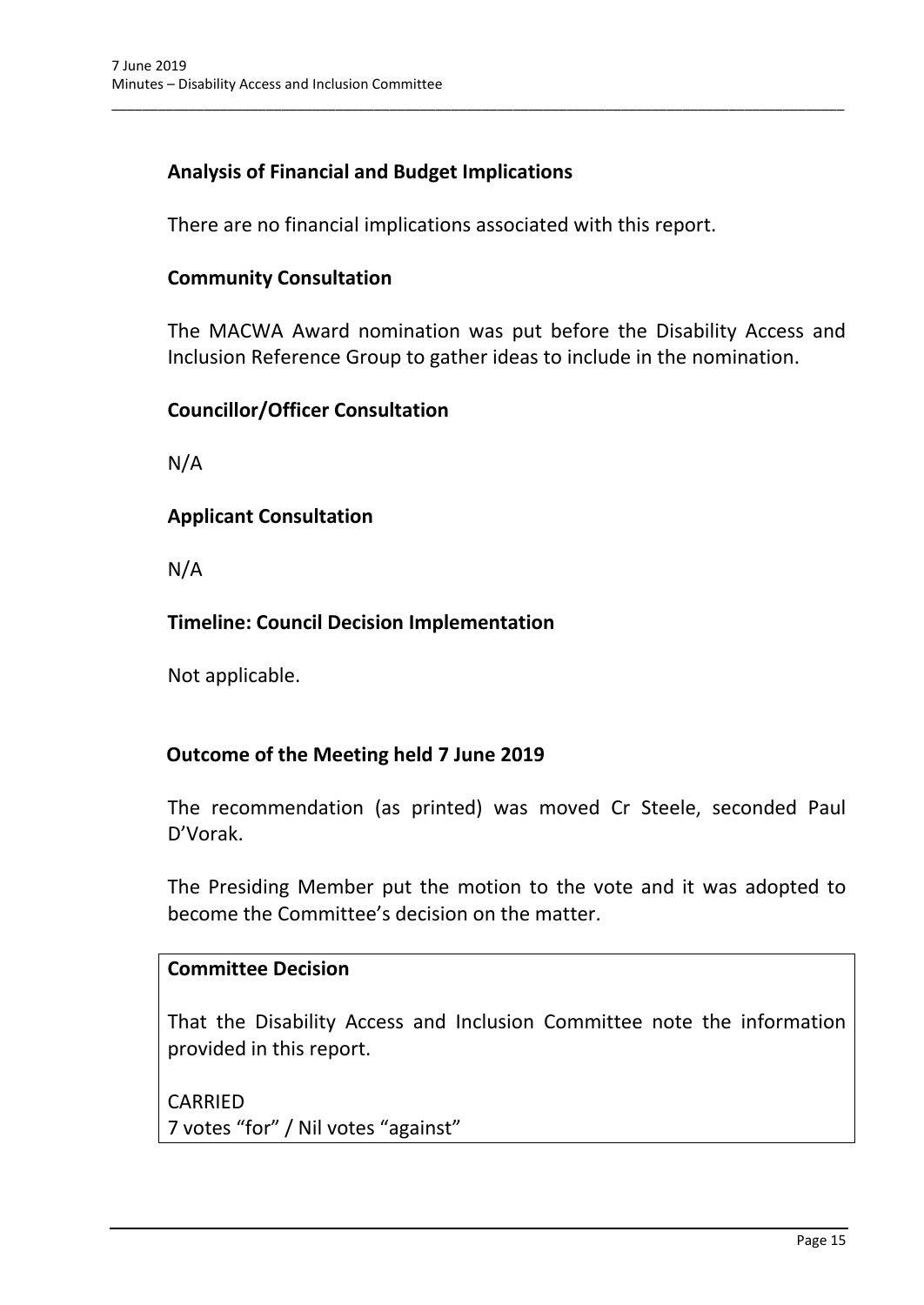## <span id="page-17-0"></span>**10.4 Endorse DAIP Progress Report 2018/19**

| <b>Applicant/Proponent:</b> | Internal                                        |
|-----------------------------|-------------------------------------------------|
| <b>Responsible Officer:</b> | Ryan Campbell, Community Partnerships Officer   |
| <b>Responsible</b>          | Kerry Shaw, Acting Manager People and Place     |
| Manager:                    |                                                 |
| <b>Executive:</b>           | Stephanie Addison-Brown, Director Corporate and |
|                             | <b>Community Services</b>                       |
| <b>Authority/Discretion</b> | Advocacy<br>Review                              |
|                             | Executive/Strategic<br>Quasi-Judicial           |
|                             | Information<br>⊠<br>Legislative                 |
|                             | <b>Purposes</b>                                 |
| <b>Attachments:</b>         | Appendix 3: DAIP Progress Report 2018/19        |

\_\_\_\_\_\_\_\_\_\_\_\_\_\_\_\_\_\_\_\_\_\_\_\_\_\_\_\_\_\_\_\_\_\_\_\_\_\_\_\_\_\_\_\_\_\_\_\_\_\_\_\_\_\_\_\_\_\_\_\_\_\_\_\_\_\_\_\_\_\_\_\_\_\_\_\_\_\_\_\_\_\_\_\_\_\_\_\_\_\_\_\_\_\_\_

#### **Summary**

The City has reviewed the DAIP implementation plan and documented the progress of all the items projected to be completed for the 2018/19 financial year. The DAIP progress report is now complete and will need to be endorsed by Council for submission to the Disability Services Commission by 1 July 2019.

#### **Executive Recommendation**

That the Community Access Committee:

- 1. Note the DAIP progress report; and
- 2. Recommend that Council endorse the report for submission to the Disability Services Commission.

*Voting Requirement: Simple Majority* 

#### **Strategic Relevance**

- Theme 1: Our community and culture
- Goal: A safe, healthy and cohesive community, with a rich cultural life, and supportive social environment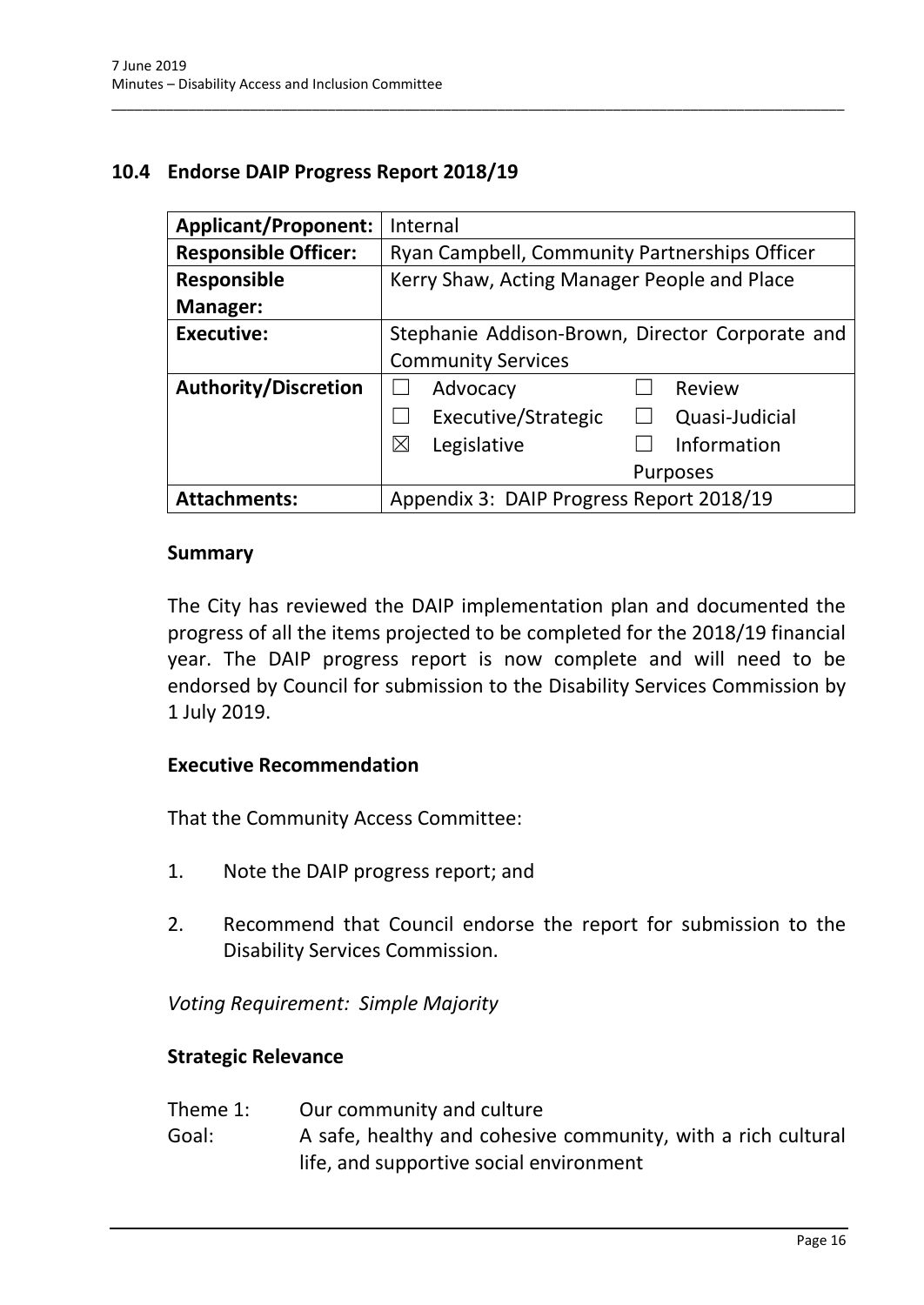## Objective 1.5: Establish Bunbury as the Most Accessible Regional City in Australia by 2020

\_\_\_\_\_\_\_\_\_\_\_\_\_\_\_\_\_\_\_\_\_\_\_\_\_\_\_\_\_\_\_\_\_\_\_\_\_\_\_\_\_\_\_\_\_\_\_\_\_\_\_\_\_\_\_\_\_\_\_\_\_\_\_\_\_\_\_\_\_\_\_\_\_\_\_\_\_\_\_\_\_\_\_\_\_\_\_\_\_\_\_\_\_\_\_

## **Regional Impact Statement**

The DAIP progress report will be submitted to the State Government, and it is possible some achievements may be recognised by the Minister for Disability Services to be included in the State DAIP report which is published across the State.

## **Background**

Each financial year local governments are required by law (*Disability Services Act 1993 (amended 2004)*) to submit a DAIP Progress Report documenting strategies implemented over a twelve month period. The Department of Communities, Disability Services recently announced that the progress reporting templates and online reporting were open for submissions and are due to be submitted by 1 July 2019. The City has gone through the DAIP implementation plan and documented the progress of all the items projected to be completed for the 2018/19 financial year.

## **Council Policy Compliance**

The DAIC operates under the Council's Code of Conduct

The City's DAIP commitments are outlined in the Access and inclusion Council Policy

## **Legislative Compliance**

*Disability Services Act 1993 (amended 2004) Local Government Act 1995*

## **Officer Comments**

One of the core functions of this Committee is to monitor the implementation of the City's DAIP which is outlined in point 3 of its Terms of Reference. The DAIC is requested to endorse this report so it may be considered for adoption by Council.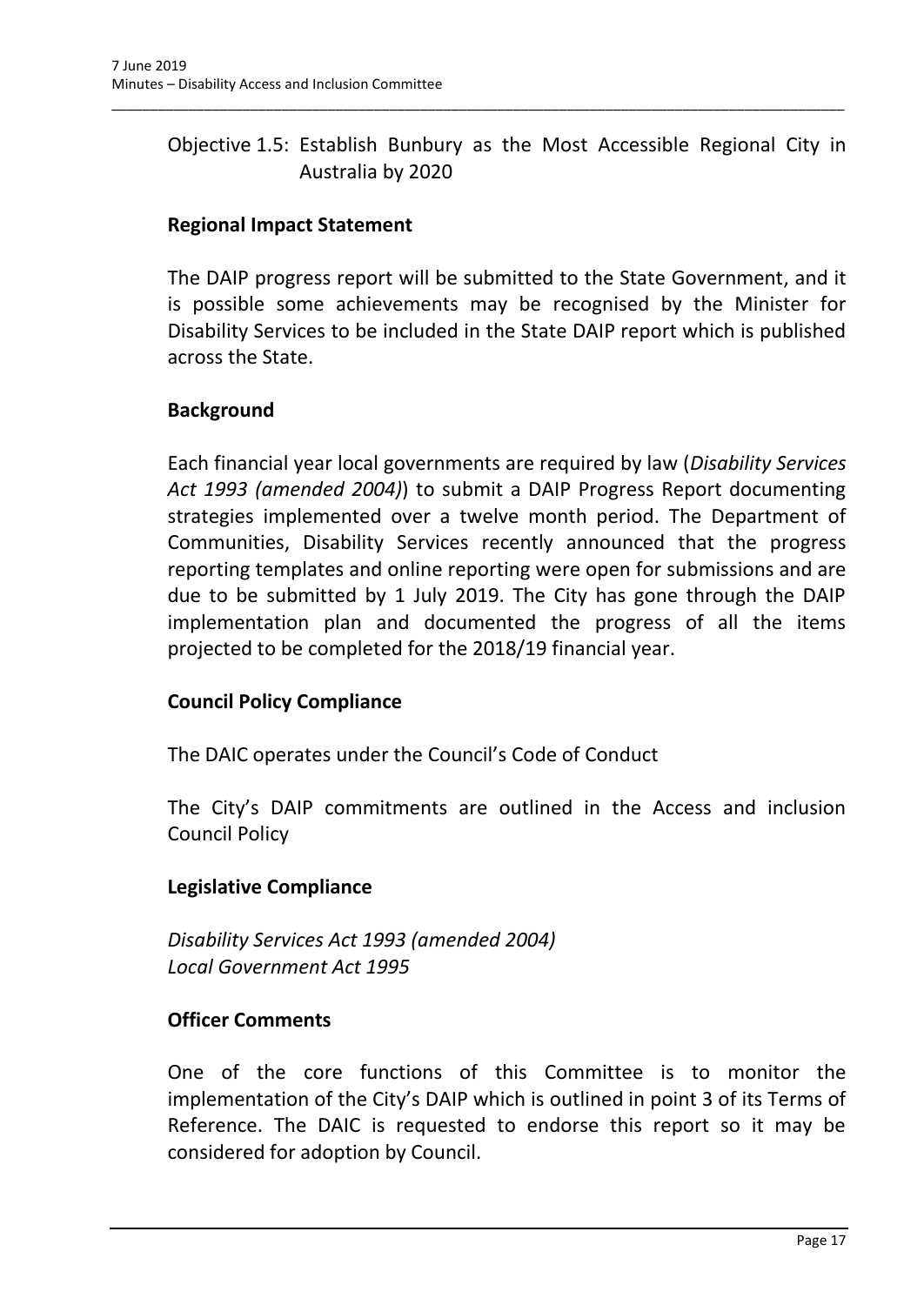## **Analysis of Financial and Budget Implications**

There are no financial implications associated with this report.

\_\_\_\_\_\_\_\_\_\_\_\_\_\_\_\_\_\_\_\_\_\_\_\_\_\_\_\_\_\_\_\_\_\_\_\_\_\_\_\_\_\_\_\_\_\_\_\_\_\_\_\_\_\_\_\_\_\_\_\_\_\_\_\_\_\_\_\_\_\_\_\_\_\_\_\_\_\_\_\_\_\_\_\_\_\_\_\_\_\_\_\_\_\_\_

#### **Community Consultation**

Nil

#### **Councillor/Officer Consultation**

Nil

#### **Applicant Consultation**

Nil

#### **Timeline: Council Decision Implementation**

The DAIP progress report will be submitted to Council for endorsement at the next Ordinary Council meeting on 25 June 2019.

#### **Outcome of the Meeting held 7 June 2019**

The recommendation (as printed) was moved Paul D'Vorak, seconded Kathryn Hewitt.

The Presiding Member put the motion to the vote and it was adopted to become the Committee's decision on the matter.

#### **Committee Decision**

That the Community Access Committee:

- 1. Note the DAIP progress report; and
- 2. Recommend that Council endorse the report for submission to the Disability Services Commission.